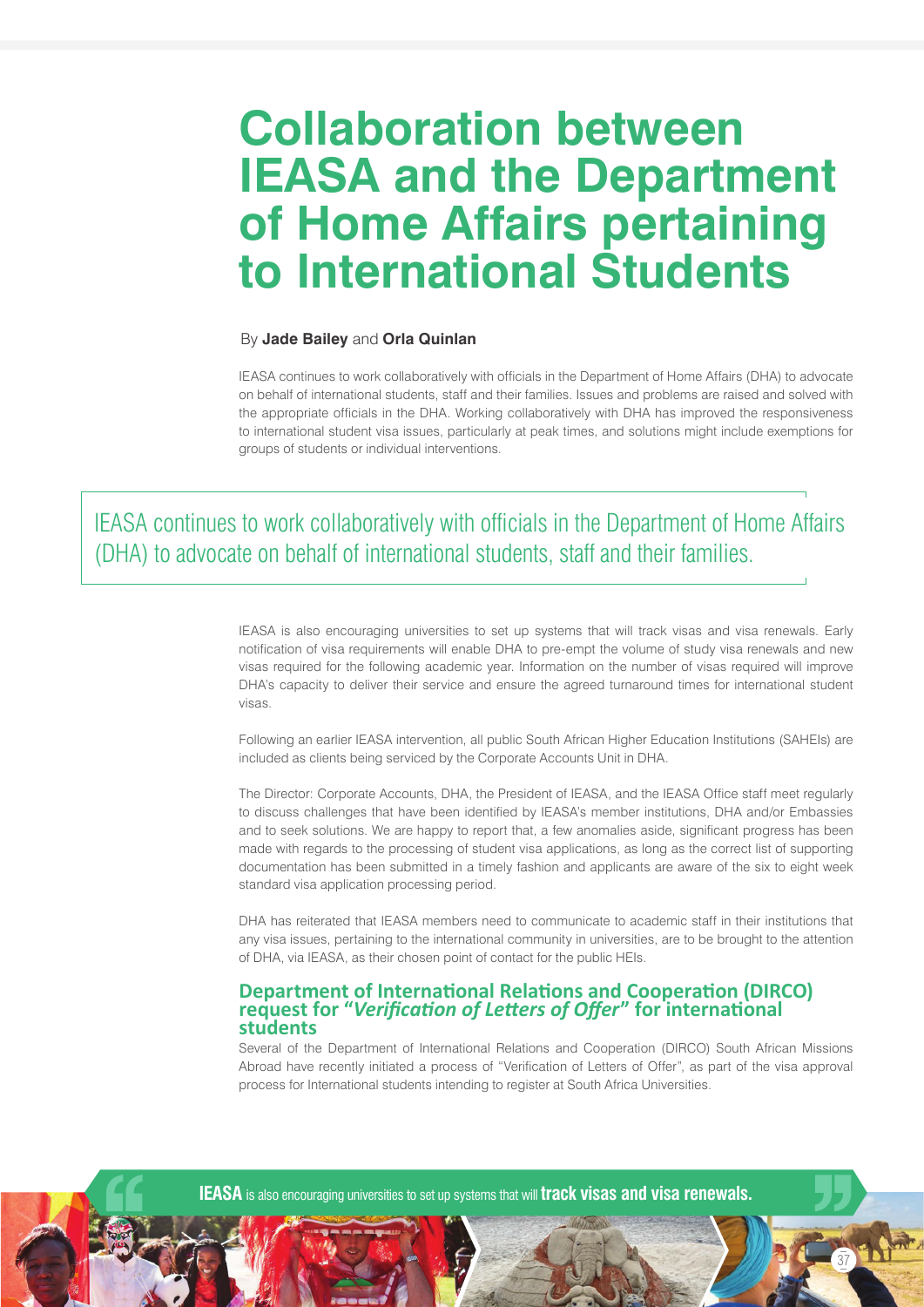

Early in 2019, the Department of Home Affairs (DHA) wrote to IEASA to bring to our attention the fact that the South African Missions abroad, especially in Lagos, Nigeria were struggling to obtain confirmation from South African universities, regarding whether or not certain students obtained legitimate letters of offer from them.

The South African Missions have a certain turnaround time in which to issue study visas. Unfortunately, the delay by South African universities to confirm and, in some cases, the direct refusal to confirm, resulted in the affected international students being refused visas.

In March 2019, in the spirit of co-operation that we have already established with DHA, IEASA circulated an electronic request to all universities to please verify "Letters of Offer" to international students, when requested by Embassy officials. The purpose of this is to avoid a disservice to the students who are genuinely intending to study in South Africa and who have authentic study visa applications.

This request for cooperation and responsiveness was shared with institutions to avoid creating further inadvertent obstacles to the already difficult process of leaving one's home country to come and study in South Africa. As each institution assigns the responsibility to register international students differently, the letter circulated from IEASA was addressed to Registrars, Directors of International Offices and the most senior people responsible for internationalisation.

## **Critical Skills/Work Visas**

Critical Skills visas replaced the Exceptional Skills/ Quota Skills Permits. Academics with PhDs are sought after, as there are insufficient South Africans with PhDs to meet the upcoming demands in public HEIs. PhD graduates are encouraged to apply once they have graduated, from within South Africa.

Potential international staff, who have been offered positions in SAHEIs, continue to experience long delays in processing, when applying via certain South African Embassies. This results in university posts remaining unfilled and students being deprived of specific classes, anticipated within their selected programmes

IEASA is also encouraging universities to set up systems that will track visas and visa renewals. Early notification of visa requirements will enable DHA to pre-empt the volume of study visa renewals and new visas required for the following academic year.

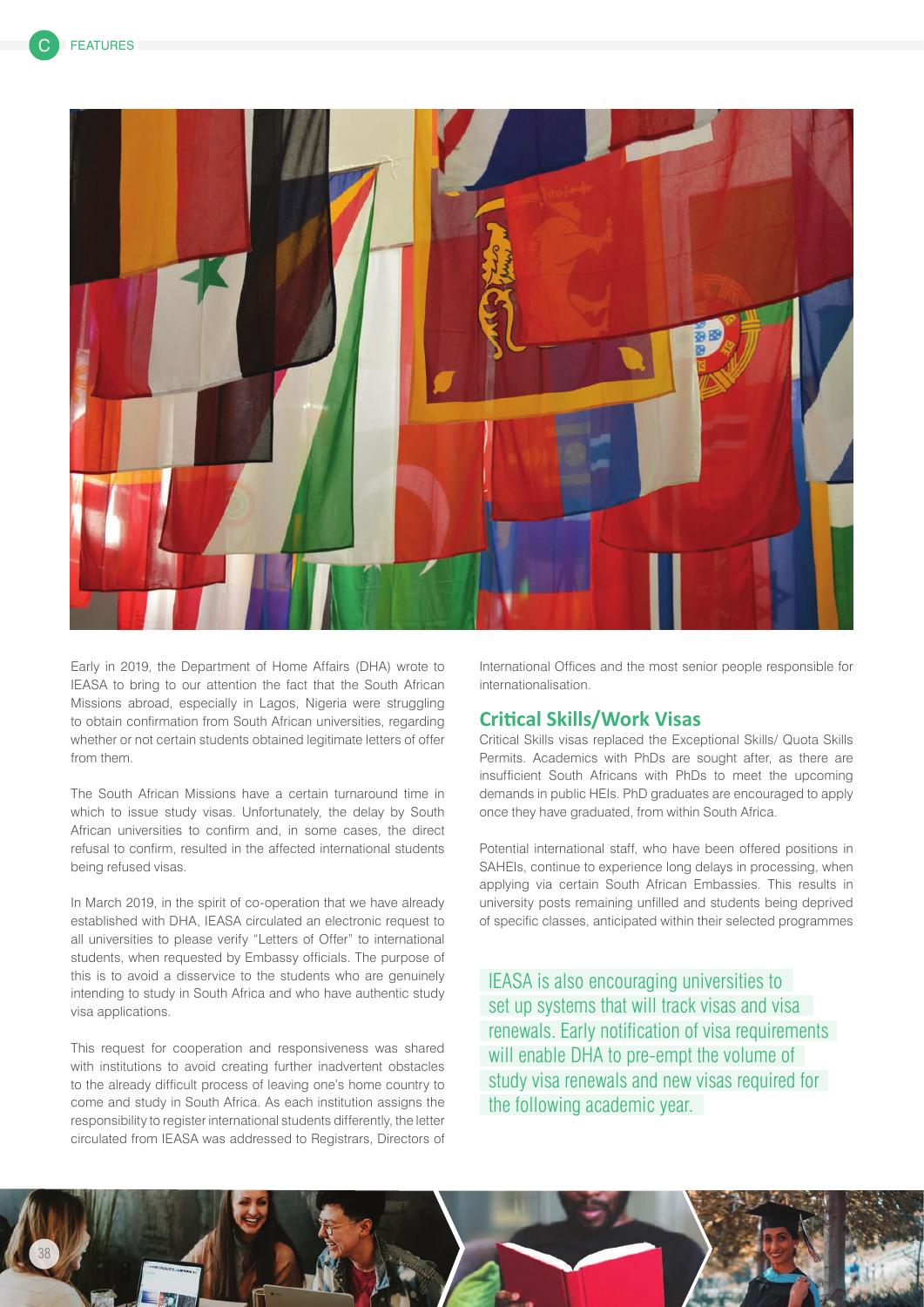of work. In some instances, the process is so prolonged, the offer of employment is withdrawn or the applicant decides to withdraw from the process.

These are positions for which the skills are not available in South Africa. Improving this area requires further collaboration and intervention, from the relevant stakeholders, if South Africa is to maintain a competitive position within the global systems of Higher Education.

# **IEASA Conference workshops on immigration**

The immigration workshop, held annually around the time of the IEASA Conference, is critical to making sure that IEASA members understand the current challenges, rules and regulations affecting our international students, staff and researchers.

The most recent workshop held at the Royal Elephant Hotel in August 2018, provided an excellent opportunity as representatives from the DHA facilitated a very informative interactive session. The continuously high standard of presentations and knowledgeable attendees guarantee up-to-date information on immigration rules, regulations and experiences pertaining to international students in South Africa.

This forum allows IEASA members to share and stay ahead of specific immigration challenges, so that we have formulated solutions to meet the students' needs, when they are next required.

Attending the annual workshop on immigration is a great induction for newcomers to get up-to-date visa processing information, in a short period of time.

The South African Missions have a certain turnaround time in which to issue study visas. Unfortunately, the delay by South African universities to confirm and, in some cases, the direct refusal to confirm, resulted in the affected international students being refused visas.

## **Update on Asylum seekers and refugees**

A hot topic at the IEASA conference workshop was the status of asylum seekers and refugees, and clarification of their right to study in South Africa. It was explained that South African legislation affords both asylum seekers and refugees the same rights as South African citizens, except for the right to vote and to access social grants. South Africa is a signatory to various international agreements that govern the status of refugees and asylum seekers, and as such, its approach to handling their applications is guided by the need to ensure that they can be economically productive, enabled to study, integrated into society and hopefully, enabled to establish their own businesses. Proper integration of children for example, is hindered by the fact that South African law requires that at least one of the child's parents must have South African citizenship, failing which, one must apply for the child's citizenship within applicable policies.

IEASA was informed that DHA is constrained in its capacity to process the volume of asylum applications. One of the unintended consequences of current legislation is that asylum seekers who have gone through the South African education system are unable to apply for work visas while they still have asylum seeker status, which makes them unemployable. The laws of the country are currently silent on this issue. The draft regulations envisage that asylum seekers who find themselves in this situation will not be allowed to seek employment. While some of these issues still need to be ironed out at the ministerial level, it was pointed out that there are glaring inconsistencies and possible misalignment of policies between the various state departments. For example, DHA fines students for not having the requisite documents to remain in the country, and yet the DHET policy allows students to enroll without identification. It was agreed that these policies need to speak to each other as they have a profound impact on the lives of those affected by them.

An analysis by IEASA estimated the anticipated registration of approximately 11 000 Zimbabwean students at SAHEIs for 2019. IEASA's members are fully aware that students may not be registered without a valid visa. IEASA deals with all 26 public Higher Education institutions and receives visa-related queries on a daily basis.

# **Registration Crisis: Zimbabwean Students 2019**

Zimbabwean students, who were due to study at SAHEIs in 2019, experienced great difficulties getting visas in a timely manner to come into South Africa. South African Ambassador to Zimbabwe, Mphakama Mbete, wrote directly to SAHEIs to request an extension to the dates of registration for Zimbabwean students. The Ambassador explained the difficulties the South African Embassy in Zimbabawe was facing in issuing visas.

An analysis by IEASA estimated the anticipated registration of approximately 11 000 Zimbabwean students at SAHEIs for 2019. IEASA members are fully aware that students may not be registered without a valid visa. IEASA deals with all 26 public HEIs and receives visa-related queries on a daily basis. IEASA appreciates the immediate intervention from DHA to initiate an exceptional visa-issuing mechanism for Zimbabwean students that permitted the students to legally enroll at SA HEIs for 2019.

# **Visa Facilitation Service in South Africa**

Visa renewals, from within South Africa, are now processed through the Visa Facilitation Services centre (VFS) *http://www.vfsglobal. com/dha/southafrica/*. With VFS centres in nine of the eleven provinces, international staff and students physically present in South Africa may apply for renewals for general work, critical skills, visitors' visas (endorsed for academic purposes at a single institution) and student visas through VFS. A mobile biometric visa processing service has been implemented since the start of 2017.